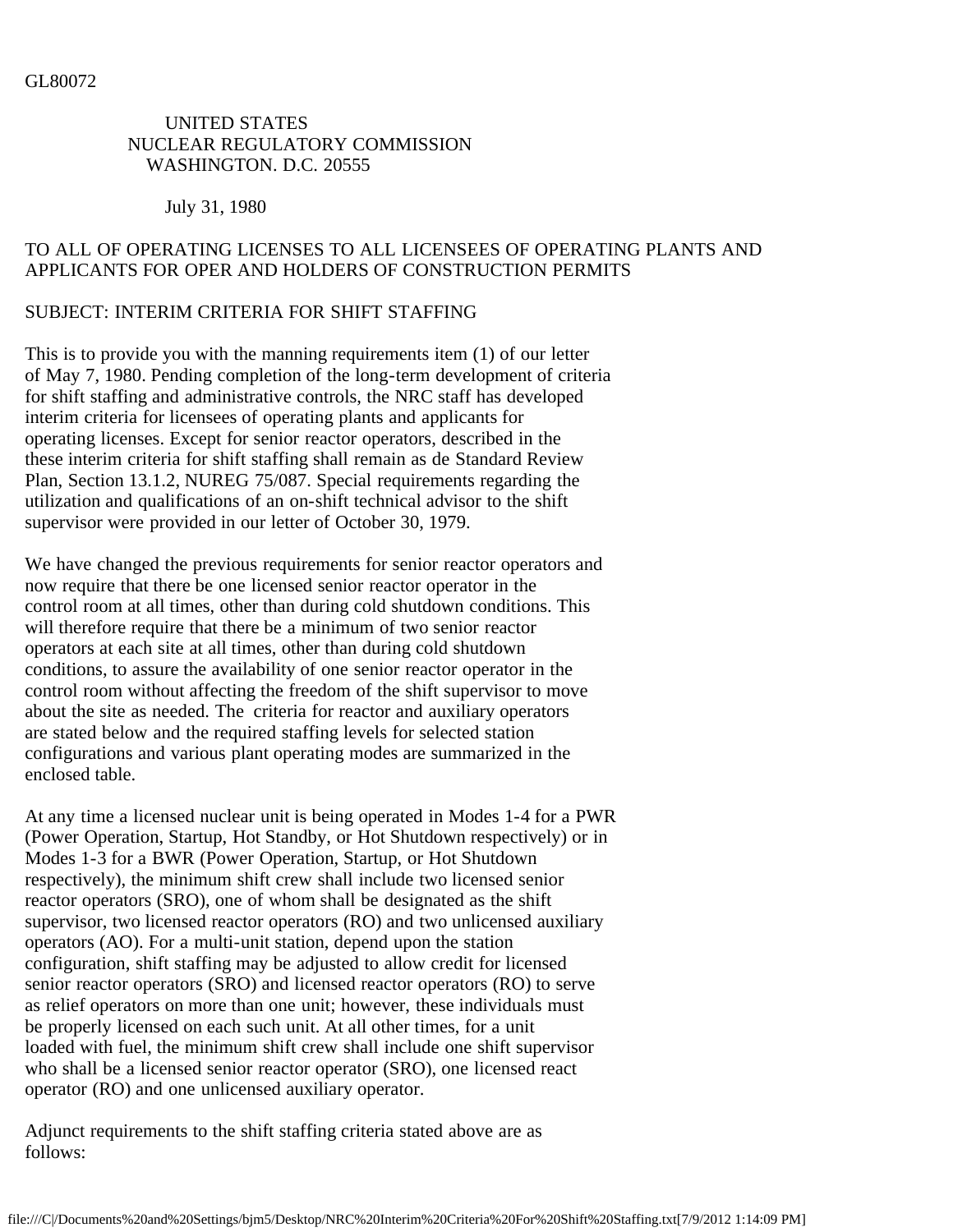a. A shift supervisor with a senior reactor operator's license, who is also a member of the station supervisory staff, shall be onsite at all times when at least one unit is loaded with fuel.

8008150060A

.

- 2 -

- b. A licensed senior reactor operator (SRO) shall, at all times, be in the control room from which a reactor is being operated. The shift supervisor may from time-to-time act as relief operator for the licensed senior reactor operator assigned to the control room.
- c. For any station with more than one reactor containing fuel, the number of licensed senior reactor operators onsite shall, at all times, be at least one more than the number of control rooms from which the reactors are being operated.
- d. In addition to the licensed senior reactor operators specified in a., b., and c. above, for each reactor containing fuel, a licensed reactor operator (RO) shall be in the control room at all times.
- e. In addition to the operators specified in a., b., c., and d. above, for each control room from which a reactor is being operated, an additional licensed reactor operator (RO) shall be onsite at all times and available to serve as relief operator for that control room. As noted above, this individual may serve as relief operator for each unit being operated from that control room, provided he holds a current license for each unit.

 Auxiliary (non-licensed) operators shall be properly qualified to support the unit to which assigned.

g. In addition to the staffing requirements stated above, shift crew assignments during periods of core alterations shall include a licensed senior reactor operator (SRO) to directly supervise the core alterations. This licensed senior reactor operator may have fuel handling duties but shall not have other concurrent operational duties.

These criteria do not relieve licensees of any special requirements for additional operators which may have been imposed for individual units.

General application of revised shift staffing criteria will be the subject of a rulemaking proceeding. However, these interim criteria will be effective for plants receiving operating licenses during the interim period (including TMI-1). Licensees of plants already holding operating licenses shall examine their current staffing practices and capabilities in light of these interim criteria and advise this office within 90 days of receipt of this letter of the date by which their shift staffing could be in compliance with these criteria. Licensees of operating plants shall take steps to meet the revised criteria as soon as practical, but no later than July 1, 1982. In your response to this letter, you are requested to discuss your plans,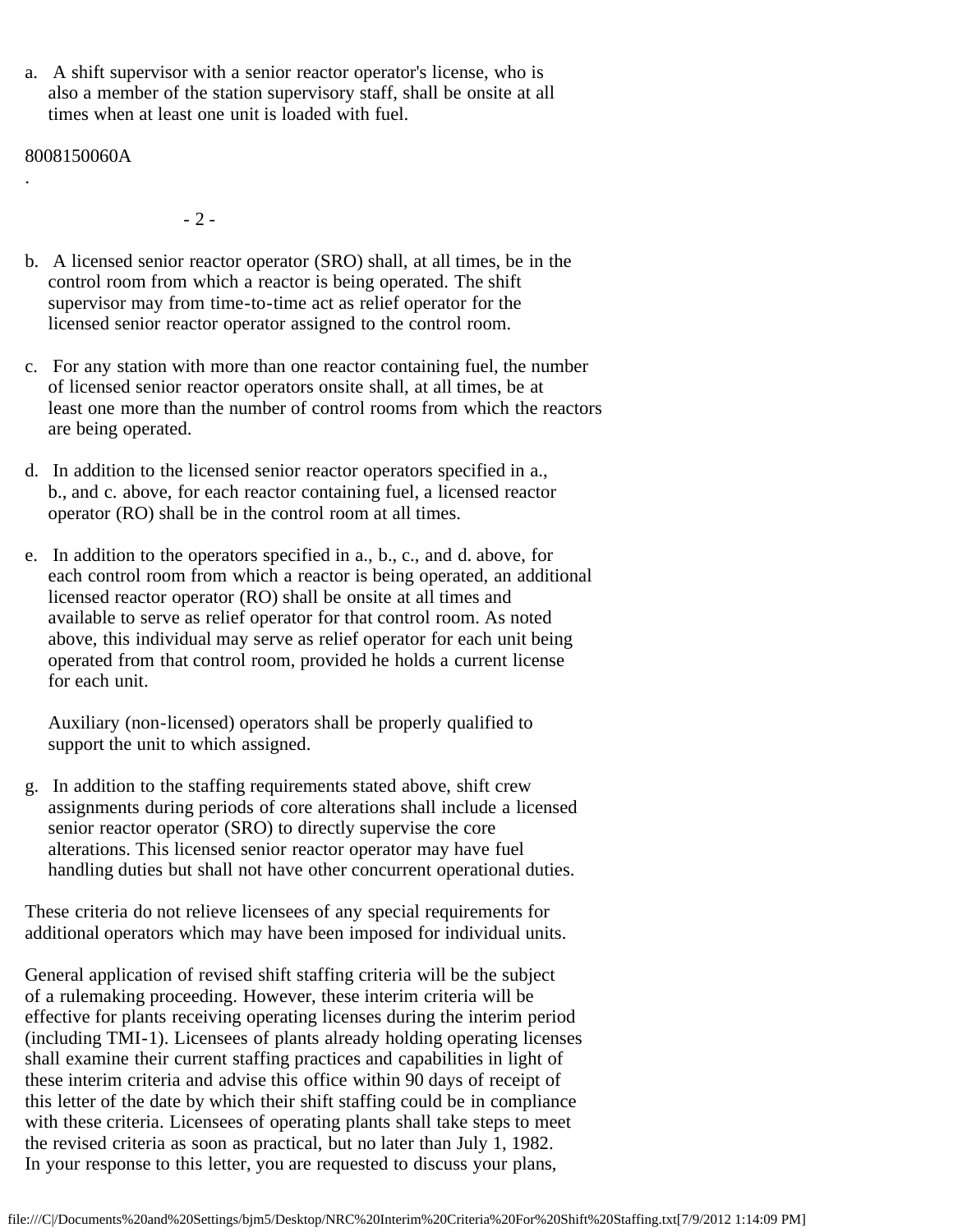schedules and commitments to meet these staffing criteria. Holders of construction permits who have not as yet applied for an operating license should factor these criteria into their recruitment and crew training plans.

- 3 -

.

In addition, licensees of operating plants and applicants for operating licenses shall include in their administrative procedures (required by license conditions) provisions governing required shift staffing and movement of key individuals about the plant. These provisions are required to assure that qualified plant personnel to man the operational shifts are readily available in the event of an abnormal or emergency situation.

The administrative procedures shall also set forth a policy concerning overtime work for the senior reactor operators, reactor operators, and shift technical advisor required by these interim criteria. These procedures shall stipulate that overtime shall not be routinely scheduled to compensate for an inadequate number of personnel to meet the shift crew staffing requirements. In the event that overtime must be used, due to unanticipated or unavoidable circumstances, the following overtime restrictions shall be followed:

- (1) An individual shall not be permitted to work more than 12 hours straight (not including shift turnover time).
- (2) An individual shall not be permitted to work more than 24 hours in any 48 hour period.
- (3) An individual shall not work more than 72 hours in any 7 day period.
- (4) An individual shall not work more than 14 consecutive days without having two consecutive days off.

However, recognizing that circumstances may arise requiring deviation from the above restrictions, such deviation may be authorized by the plant manager or higher levels of management in accordance with published procedures and with appropriate documentation of the cause.

The limitations on overtime follow the guidance provided in IE Circular 80-02, except for the requirement noted above on the restriction on use of overtime in circumstances that are unavoidable.

Operating license applicants shall complete these administrative procedures before fuel loading. Development and implementation of the administrative procedures at operating plants will be reviewed by the Office of Inspection and Enforcement beginning 90 days after the date of this letter.

Sincerely,

 Darrell G. Eisenhut, Director Division of Licensing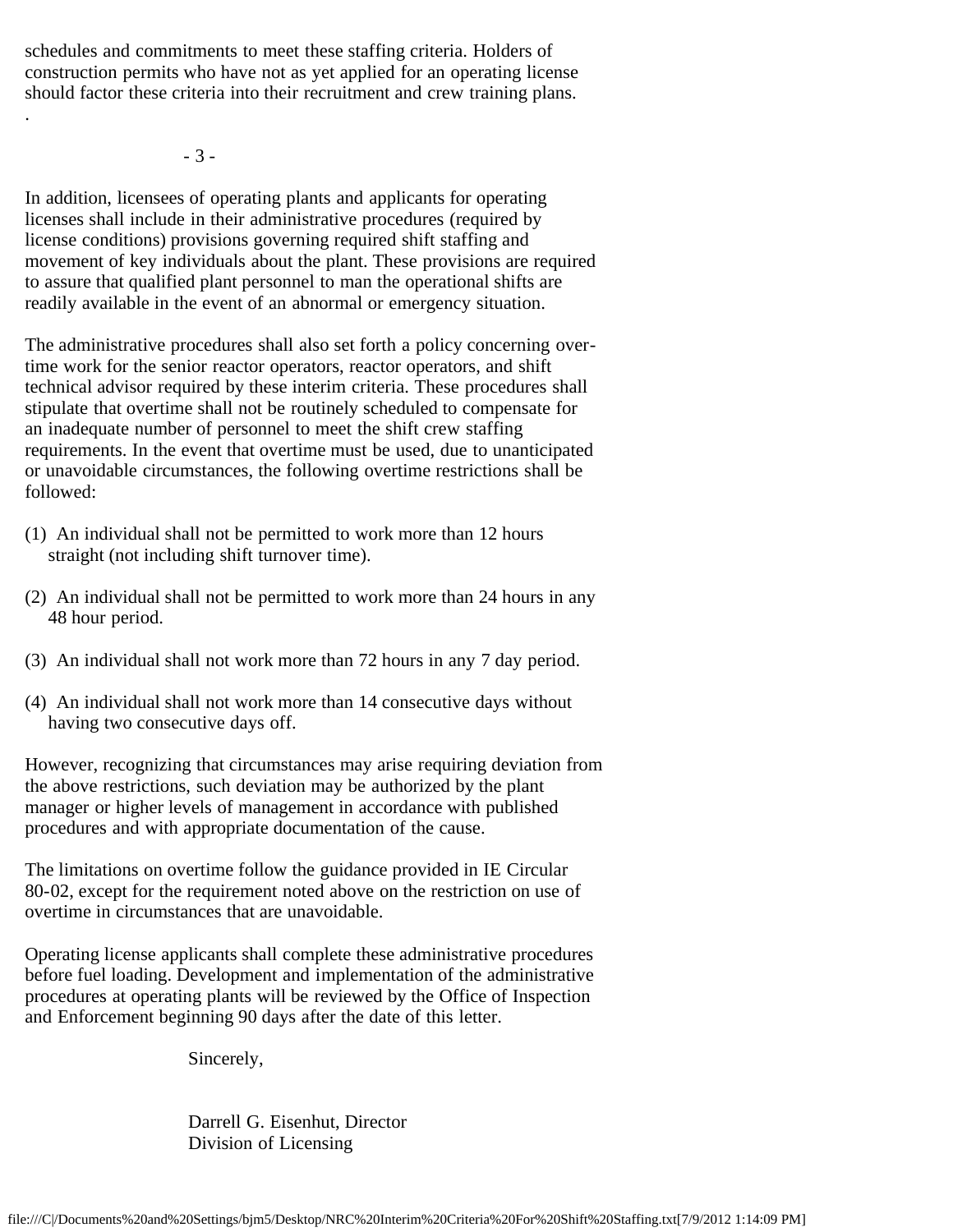Enclosures: As stated

.

### cc: OR Licensees, and OL Applicants CP Holders Service Lists

## PLANTS UNDER OL REVIEW

| 1. Farley $25$        | 50-364      |
|-----------------------|-------------|
| 2. Byron $1/2$        | 50-454, 455 |
| 3. Braidwood 1/2      | 50-456/457  |
| 4. LaSalle 1/2        | 50-373, 374 |
| 5. Midland 1/2        | 50-329,330  |
| 6. McGuire 1/2        | 50-369, 370 |
| 7. So. Texas 1/2      | 50-498, 499 |
| 8. Shoreham           | 50-322      |
| 9. Waterford          | 50-382      |
| 10. Grand Gulf 1/2    | 50-416/417  |
| 11. Diablo Canyon 1/2 | 50-275, 323 |
| 12. Susquehana 1/2    | 50-387, 388 |
| 13. Salem 2           | 50-311      |
| 14. Summer 1          | 50-395      |
| 15. San Onofre 2/3    | 50-361, 362 |
| 16. Bellefonte 1/2    | 50-438, 439 |
| 17. Watts Bar $1/2$   | 50-390, 391 |
| 18. Sequoyah 1/2      | 50-327, 328 |
| 19. Comanche Peak 1/2 | 50-445, 446 |
| 20. North Anna 2      | 50-339      |
| 21. WPPSS-2           | 50-397      |
| 22. Fermi 2           | 50-341      |
| 23. Zimmer 1          | 50-358      |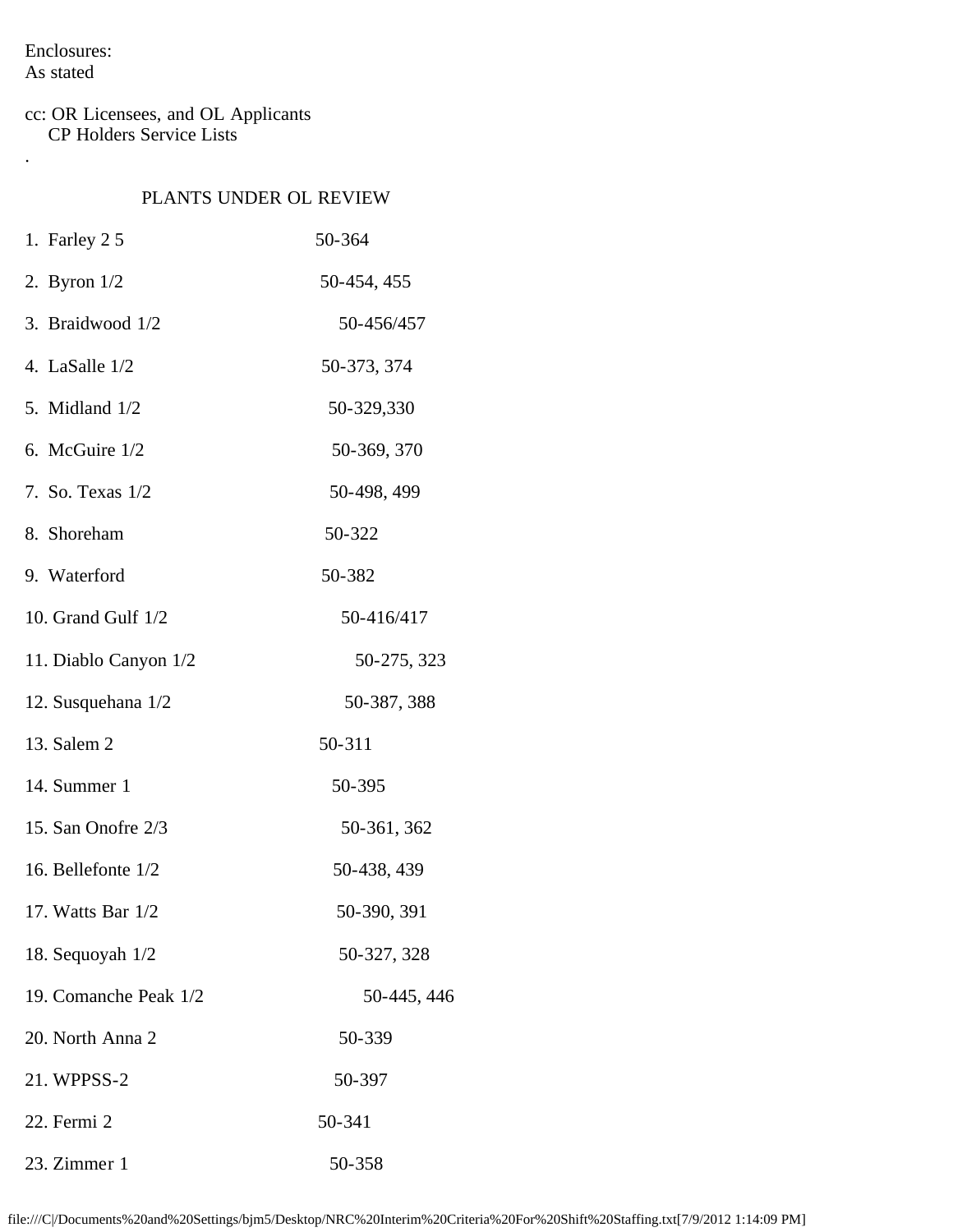# PLANTS UNDER CONSTRUCTION

.

| 1. Palo Verde 1/2/3    | 50-528, 50-529, 50-530         |
|------------------------|--------------------------------|
| 2. Perry 1/2           | 50-440, 50-441                 |
| 3. Cherokee $1/2/3$    | 50-491, 50-492, 50-493         |
| 4. Beaver Valley 2     | 50-412                         |
| 5. St. Lucie 2         | 50-389                         |
| 6. Vogtle $1/2$        | 50-424, 50-425                 |
| 7. River Bend 1/2      | 50-458, 50-459                 |
| 8. Clinton 1/2         | 50-461, 50-462                 |
| 9. Forked River        | 50-363                         |
| 10. Wolf Creek 1       | 50-482                         |
| 11. Jamesport 1/2      | 50-516, 50-517                 |
| 12. Nine Mile Point 2  | 50-410                         |
| 13. Millstone 3        | 50-423                         |
| 14. Bailly 1           | 50-367                         |
| 15. Limerick 1/2       | 50-352, 50-353                 |
| 16. Rope Creek 1/2     | 50-354, 50-355                 |
| 17. Marble Hill $1/2$  | 50-546, 50-547                 |
| 18. Seabrook 1/2       | 50-443, 50-444                 |
| 19. Sterling 1         | 50-485                         |
| 20. Hartsville 1/2/3/4 | 50-518, 50-519, 50-520, 50-521 |
| 21. Phipps Bend $1/2$  | 50-553, 50-554                 |
| 22. Yellow Creek 1/2   | 50-566, 50-567                 |
| 23. North Anna 3/4     | 50-404, 50-405                 |
| 24. WPPSS 1/3/4/5      | 50-460, 50-508, 50-513, 50-509 |
| 25. Callaway 1/2       | 50-483, 50-486                 |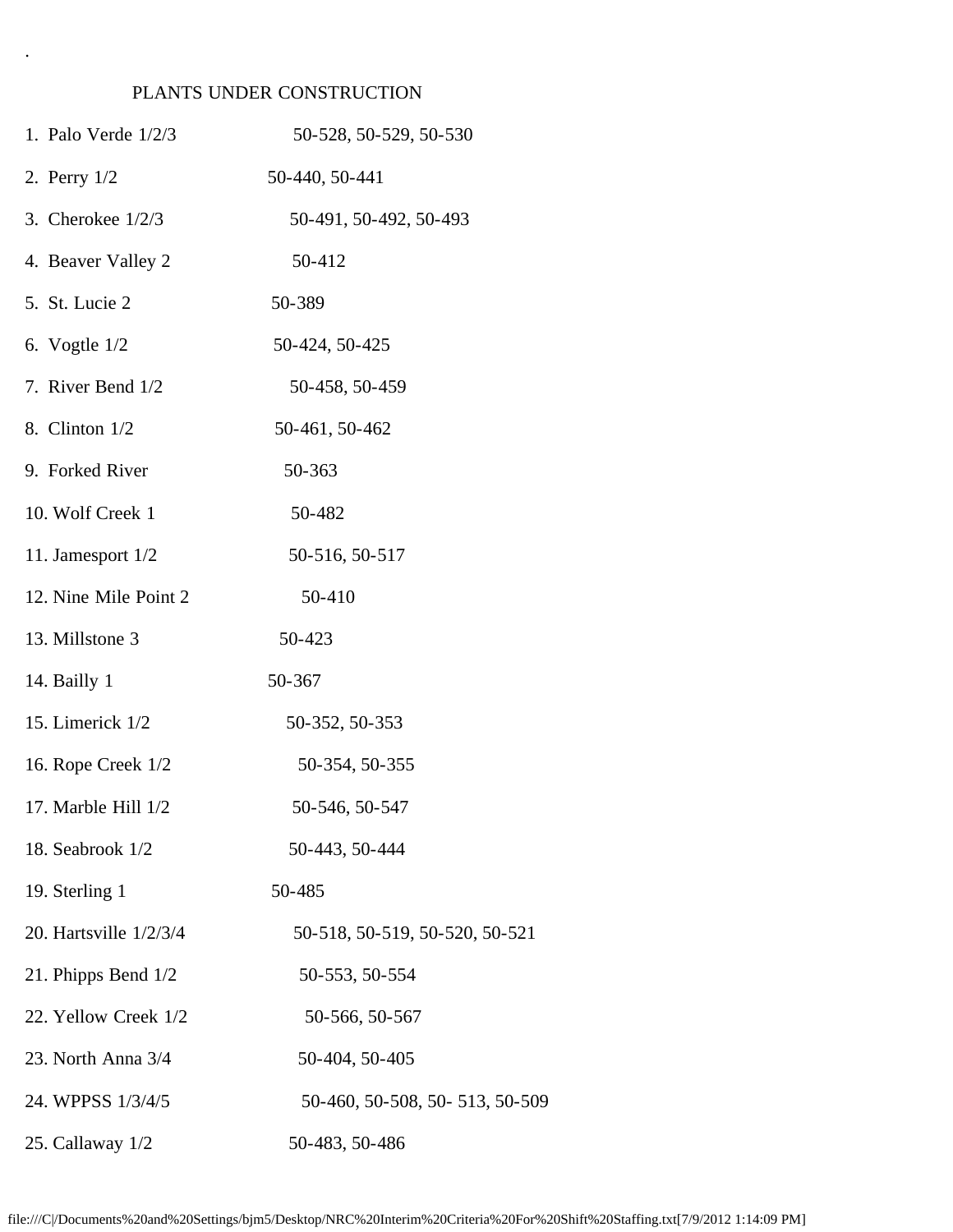| 26. Harris 1/2/3/4     | 50-400, 50-401, 50-402, 50-403 |  |  |  |  |
|------------------------|--------------------------------|--|--|--|--|
| 27. Catawba 1/2        | 50-413, 50-414                 |  |  |  |  |
|                        |                                |  |  |  |  |
| PLANTS UNDER CP REVIEW |                                |  |  |  |  |
| 1. Pilgrim 2           | 50-471                         |  |  |  |  |
| 2. Greenwood 2/3       | 50-452, 50-453                 |  |  |  |  |
| 3. Perkins 1/2/3       | 50-488, 50-489, 50-490         |  |  |  |  |
| 4. Allens Creek 1      | 50-466                         |  |  |  |  |
| 5. Montague 1/2        | 50-496, 50-497                 |  |  |  |  |
| 6. New Haven $1/2$     | 50-596, 50-597                 |  |  |  |  |
| 7. Erie 1/2            | 50-580, 50-581                 |  |  |  |  |
| 8. Pebble Springs 1/2  | 50-514, 50-515                 |  |  |  |  |
| 9. Clinch River        | 50-537                         |  |  |  |  |
| 10. Black Fox 1/2      | 50-556, 50-557                 |  |  |  |  |
| 11. Skagit 1/2         | 50-522, 50-523                 |  |  |  |  |
| 12. Davis Bess 2/3     | 50-500, 50-501                 |  |  |  |  |
| 13. Haven              | 50-502                         |  |  |  |  |
| 14. Greene County 1    | 50-549                         |  |  |  |  |
| 15. FNP                | 50-437                         |  |  |  |  |

# ALL POWER REACTOR LICENSEES

| Docket No. 50-348     | Docket No. 50-3     |
|-----------------------|---------------------|
| Farley Unit 1         | Indian Point Unit 1 |
| Docket No. 50-313     | Docket No. 50-247   |
| Arkansas Unit 1       | Indian Point Unit 2 |
| Docket No. 50-368     | Docket 50-286       |
| Arkansas Unit 2       | Indian Point Unit 3 |
| Docket No. 50-317     | Docket No. 50-155   |
| Calvert Cliffs Unit 1 | Big Rock Point      |
| Docket No. 50-318     | Docket No. 50-255   |
| Calvert Cliffs Unit 2 | Palisades           |

.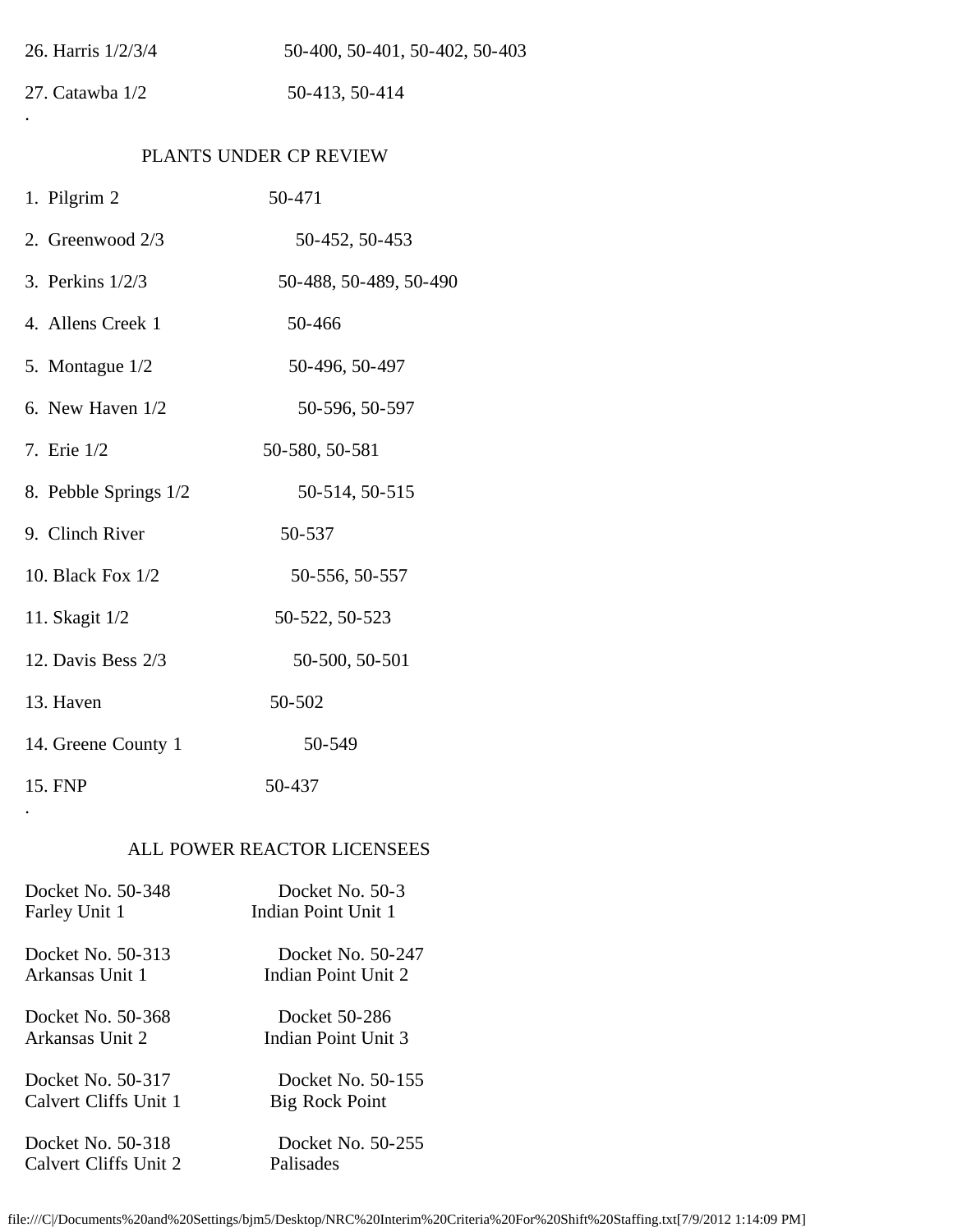| Docket No. 50-324<br><b>Brunswick Unit 2</b>                 | Docket No. 50-270<br>Oconee Unit 2         |                                                                                                                               |
|--------------------------------------------------------------|--------------------------------------------|-------------------------------------------------------------------------------------------------------------------------------|
| Docket No. 50-261<br>H. B. Robinson Unit 2                   | Docket No. 50-287<br>Oconee Unit 3         |                                                                                                                               |
| Docket No. 50-10<br>Dresden Unit 1                           | Docket No. 50-334<br>Beaver Valley Unit 1  |                                                                                                                               |
| Docket No. 50-237<br>Dresden Unit 2                          | Docket No. 50-302<br>Crystal River 3       |                                                                                                                               |
| Docket No. 50-249<br>Dresden Unit 3                          | Docket No. 50-335<br>St. Lucie Unit 1      |                                                                                                                               |
| Docket No. 50-254<br>Quad-Cities Unit 1                      | Docket No. 50-250<br>Turkey Point Unit 3   |                                                                                                                               |
| Docket No. 50-265<br>Quad-Cities Unit 2                      | Docket No. 50-251<br>Turkey Point Unit 4   |                                                                                                                               |
| Docket No. 50-295<br>Zion Unit 1                             | Docket No. 50-321<br>Edwin I. Hatch Unit 1 |                                                                                                                               |
| Docket No. 50-304<br>Zion Unit 2                             | Docket No. 50-366<br>Edwin I. Hatch Unit 2 |                                                                                                                               |
| Docket No. 50-213<br><b>Connecticut Yankee (Haddam Neck)</b> | Docket No. 50-315<br>D. C. Cook Unit 1     |                                                                                                                               |
| $-2-$                                                        |                                            |                                                                                                                               |
| Docket No. 50-316<br>D. C. Cook Unit 2                       | Docket No. 50-344<br>Trojan                |                                                                                                                               |
| Docket No. 50-331<br>Duane Arnold                            | Docket No. 50-333<br>FitzPatrick           |                                                                                                                               |
| Docket No. 50-219<br><b>Oyster Creek Unit 1</b>              | Docket No. 50-267<br>Ft. St. Vrain         |                                                                                                                               |
| Docket No. 50-309<br>Maine Yankee                            | Docket No. 50-272<br>Salem Unit 1          |                                                                                                                               |
| Docket No. 50-289<br>Three Mile Island Unit 1                | Docket No. 50-244<br>R. E. Ginna 1         |                                                                                                                               |
|                                                              |                                            | file:///C /Documents%20and%20Settings/bjm5/Desktop/NRC%20Interim%20Criteria%20For%20Shift%20Staffing.txt[7/9/2012 1:14:09 PM] |
|                                                              |                                            |                                                                                                                               |

Docket No. 50-293 Docket No. 50-409

Docket No. 50-325 Docket No. 50-269<br>Brunswick Unit 1 Oconee Unit 1

Pilgrim Unit 1 Lacrosse

Brunswick Unit 1